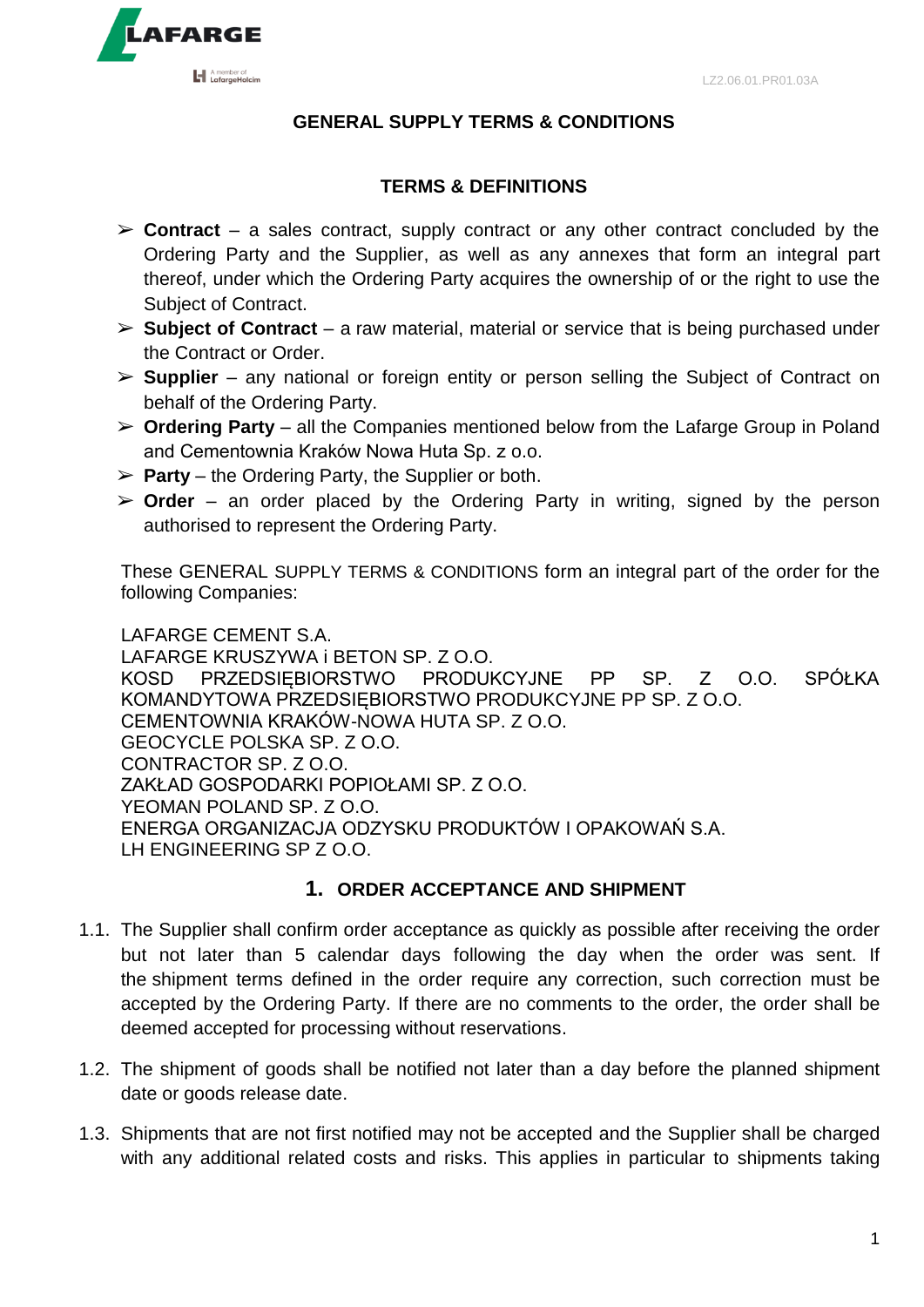place outside the working hours specified in the order or if the receipt of the shipment requires special technical measures.

- 1.4. The INCOTERMS specified in the Order/Contract shall always refer to the currently binding version of INCOTERMS 2010.
- 1.5. If the Supplier is unable to perform, whether in whole or in part, the obligations under the Order/Contract, for instance is unable to perform them when due, the Supplier shall immediately inform the Ordering Party in writing, the notice to include the reason for the delay and the approximate time of its duration. Acceptance of late or partial shipment of the Product and/or provision of service shall not mean that the Ordering Party waives any rights (claims) related to late/partial shipment of the Product and/or provision of service.
- 1.6. The contractor shall obey the safety and environmental protection rules and regulations arising from the applicable laws and enforce the same for its subcontractors.

## **2. CONTRACTUAL PENALTIES**

- 2.1. The Ordering Party is entitled to charge contractual penalties for delays in Order processing in the amount of 0.5% of the net value of the shipments not delivered when due for every week of delay but not above 25% of the value of such shipments.
- 2.2. The Ordering Party is entitled to charge contractual penalties for delays in removing a defect reported under the guarantee based on Article 6, at 0.5% the net value of the advertised Products per each week of delay from scheduled periods, but not more than 25% of the value of the Products.
- 2.3. If the Supplier fails to comply with the terms of the Order/Contract, the Ordering Party has the right to rescind the Order/Contract in whole or in part without any further obligations or responsibilities and to recover all the money paid by the Ordering Party and any additional costs borne by the Ordering Party for the replacement of the Product, purchase of the Product from a different supplier or any losses and damage suffered due to such late performance of the Order/Contract. The Ordering Party may rescind the Order/Contract within the 12 months following the expiry of the statutory warranty for the Product.
- 2.4. If the contractual penalties do not cover the damage, the Ordering Party has the right to claim supplementary damages under the general provisions of the Civil Code.
- 2.5. The Supplier may not assign any of its rights hereunder to a third party without the prior consent of the Ordering Party, which shall be made in writing or otherwise remain null and void.
- 2.6. The Parties undertake to resolve amicably all disputes arising in connection with the performance hereof. Any the disputes that the Parties are unable to resolve amicably shall be submitted for resolution to the commercial court competent for the registered office of the Ordering Party.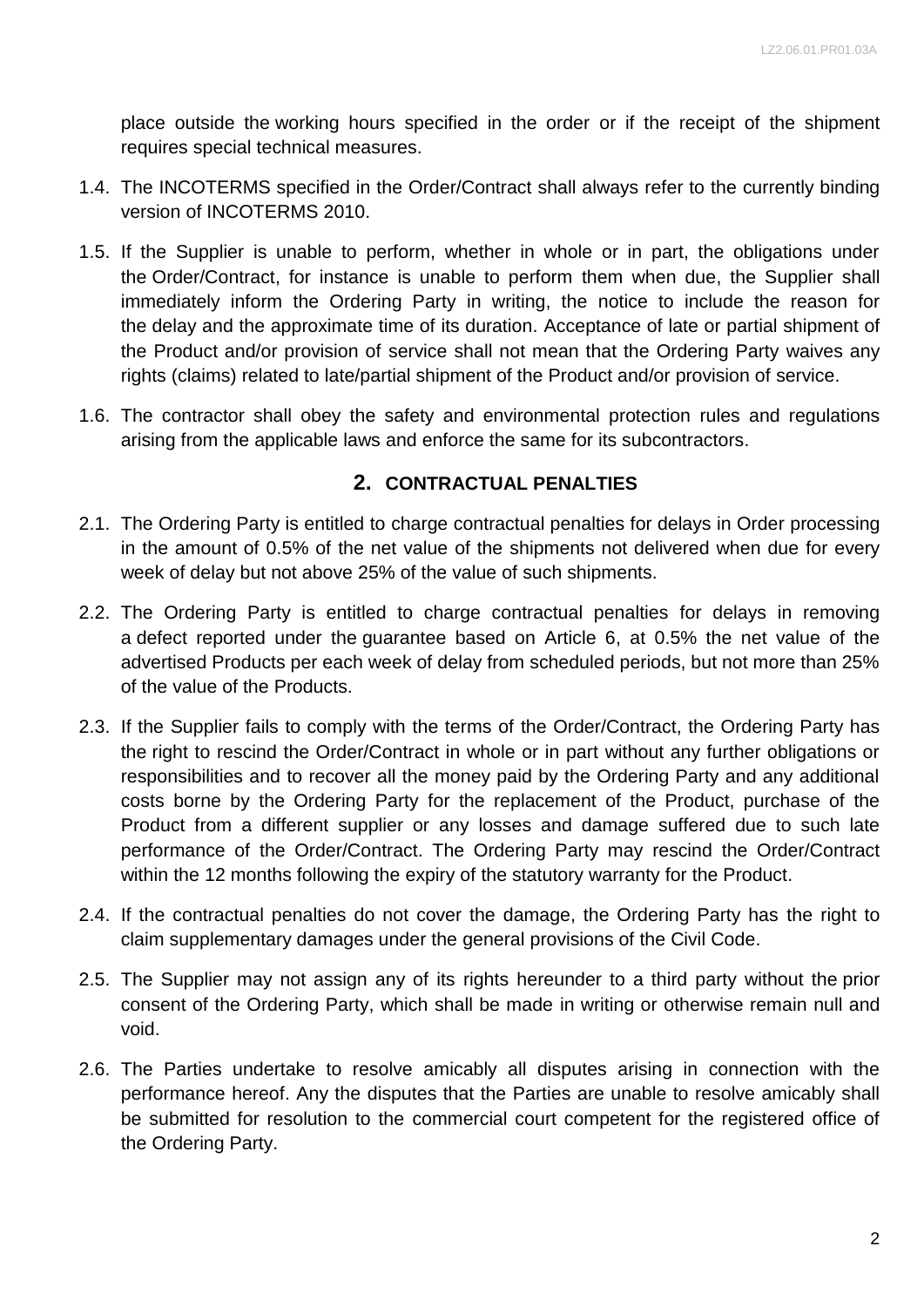## **3. INVOICING AND PAYMENT**

- 3.1. The Ordering Party represents that it is a VAT-registered company and it authorises the Supplier of this Order to issue invoices without the signature of the accepting Party.
- 3.2. The standard payment deadline is at least 45 days after the delivery date and the receipt of the invoice by the Ordering Party.
- 3.3. The prices defined in the Order were set as a result of negotiations that included payment terms, and they also include statutory interest for the period from the  $31<sup>st</sup>$  day after the acceptance of the shipment by the Ordering Party and the receipt of the invoice by the Ordering Party to the payment deadline as defined in clause 3.2.
- 3.4. The Supplier shall put the **SAP ORDER NUMBER** and **the first name and surname of the ORDERING PARTY** on the invoice to facilitate invoice processing.
- 3.5. If the requirements specified in clause 3.4 are not fulfilled, the Ordering Party shall have the right to withhold payment. The payment deadline arising from an invoice thus submitted by the SUPPLIER shall be counted from the date when the deficiencies are resolved by the Supplier. Such withheld payments shall not bear interest and shall not mature during the withholding period, and the Supplier waives the right to claim them, treating them as nonmature, until the expiry of the withholding period.
- 3.6. The Ordering Party agrees that the Supplier may send VAT invoices by electronic means to **[faktury.zakupy@lafargeholcim.co](mailto:faktury.zakupy@lafargeholcim.co)**, provided that in doing so it complies with the applicable laws.

#### **4. GOVERNING LAW**

- 4.1. If the Parties after an Order has been placed and accepted for processing agreed in writing to other or additional Order processing terms, such terms shall prevail over those stated hereinabove.
- 4.2. The provisions of the Polish Civil Code shall apply to any other issues related to Order processing.
- 4.3. The Supplier of goods shall only supply legitimate goods with certificates of origin, certificates of quality, safety labels, and declarations of product conformity with the applicable standards and requirements of the applicable laws to the Ordering Party.
- 4.4. The Supplier shall assume liability for any claims, obligations, losses, damage, costs and related legal payments against Lafarge and its clients that may result from the Supplier's breach of or failure to perform the obligations arising from European Union Regulation No. 1907/2006 of 18/12/2006 on the Registration, Evaluation, and Authorization of Chemicals (REACH).
- 4.5. Any disputes which may arise in connection with Order processing and cannot be resolved amicably by the Parties shall be submitted for resolution to the court competent for the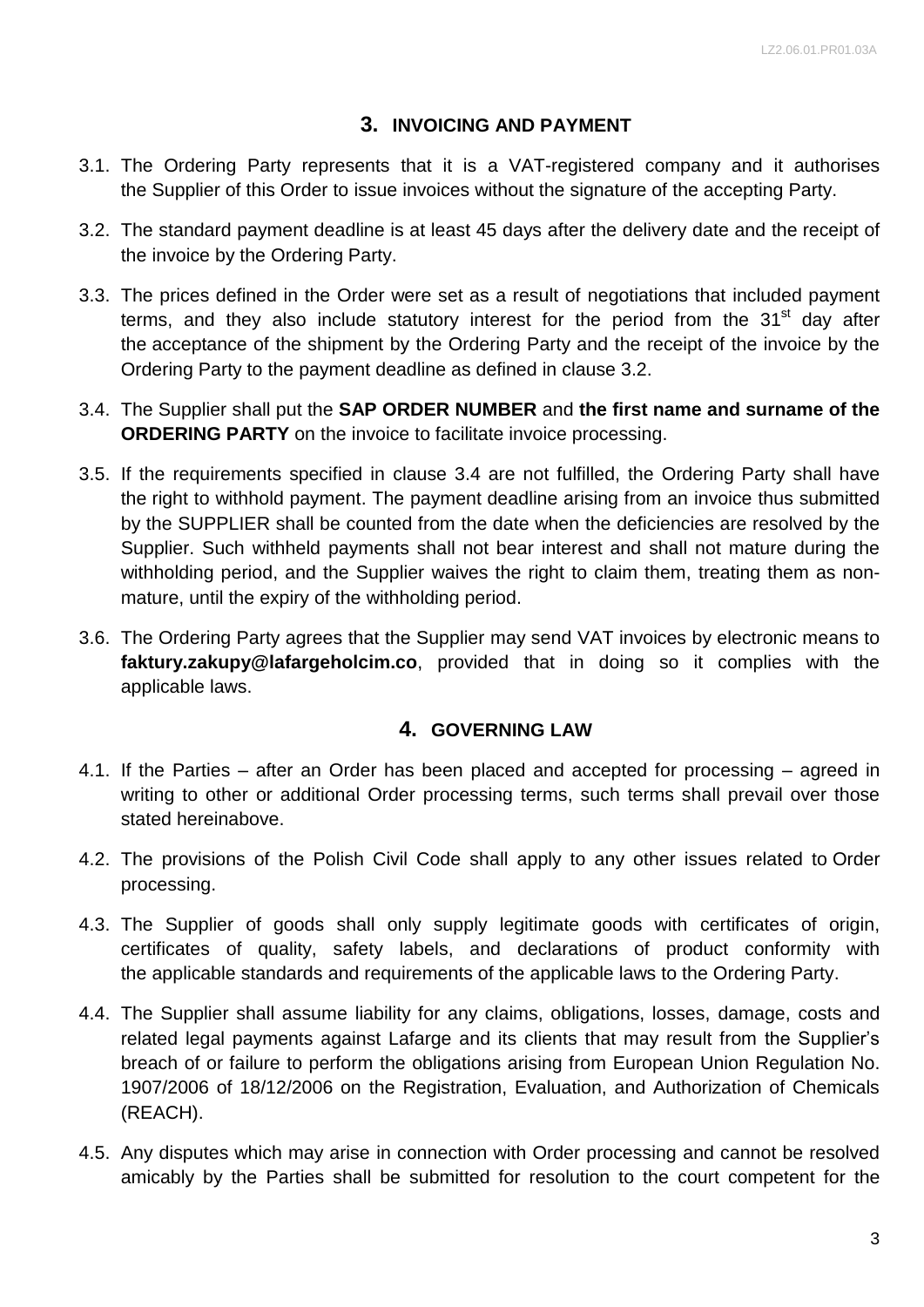registered office of the Ordering Party. This Contract shall be governed by and interpreted in accordance with the law of Poland.

4.6. All the companies listed in the General Supply Terms & Conditions require that the Suppliers support, adopt and apply the ten fundamental US Global Compact principles with respect to human rights, work standards, environmental protection and anti-corruption in all areas of business.

[Website link ---> http://ungc.org.pl/o-nas/obszary-dzialan/](file:///C:/Users/Anna%20Setlak/AppData/Local/Temp/Website%20link%20---%3e%20http:/ungc.org.pl/o-nas/obszary-dzialan/) Website link ---> LafargeHolcim Supplier Code of Conduct

4.7. The contractor shall comply with the safety and environmental protection rules arising from the applicable laws and enforce the same from its subcontractors.

## **5. FORCE MAJEURE**

- 5.1. If a force majeure event arises, the Ordering Party has the right to the pre-agreed deadline for the Subject of the Contract.
- 5.2. Both the Ordering Party and the Supplier shall not bear the consequences of not fulfilling or partially fulfilling their obligations under the Subject of the Contract if this happens due to force majeure.
- 5.3. Force majeure shall mean any external circumstance or event which could not have been foreseen at the moment of Order placement / Contract conclusion, which cannot be prevented and which is beyond the control of either Party, and in particular: war, riots, floods, fire, earthquakes and other natural disasters, restrictions or government regulations or any other acts of state authorities and administration, general and industrial strikes officially recognised by Polish national trade unions.
- 5.4. If force majeure prevents the Ordering Party or the Supplier from fulfilling their obligations under the Contract, each Party affected by force majeure shall promptly notify the other Party about this, not later than 5 calendar days after the occurrence of the force majeure event. The same shall apply when the force majeure event ceases. If the above-mentioned circumstances last longer than one calendar month, the Parties shall decide whether the Order/Contract should continue.
- 5.5. The Ordering Party may amend any already confirmed Order terms (deadlines, amount) also for reasons other than force majeure, especially ones connected with logistics problems or resulting from limitation of production capacity.

# **6. COMPLAINTS**

- 6.1. The Ordering Party shall make a complaint directly to the Supplier by telephone and then shall confirm it by e-mail to the address specified in the Order.
- 6.2. The Supplier shall confirm the complaint by e-mail within two working days after the receipt thereof.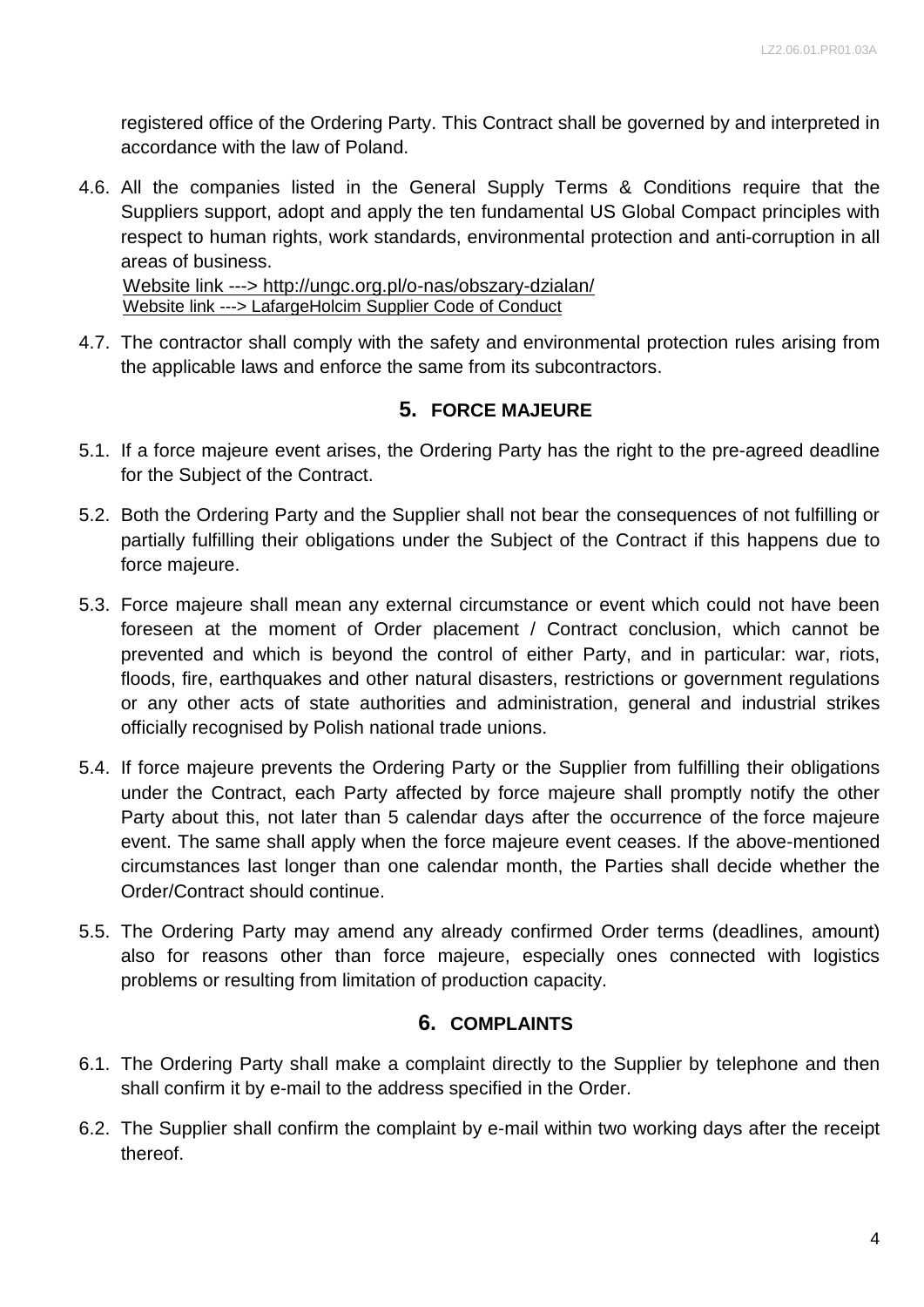- 6.3. The Supplier shall inform the Ordering Party within 7 working days about receiving a complaint related to a defect of the Product and about the steps taken or to be taken to remove the defect and the time needed to remove it. The Parties shall agree on the time for defect removal under the Supplier's warranty obligations but it shall not be longer than 14 days after the complaint was made by the Ordering Party.
- 6.4. If the Supplier does not respond to the complaint of the Ordering Party within 7 days, the Supplier shall be deemed to have considered the complaint made by the Ordering Party justified.
- 6.5. The Supplier shall replace or repair a defective Product at its own expense, including the costs of disassembly and assembly, travel costs, accommodation of the Supplier's staff under the provisions specified in clause 6.6 below.
- 6.6. In accordance with the provisions of this article, the Supplier shall repair or replace, at its option, a defective Product in the time agreed between the Parties but not longer than 14 days after the complaint was made. Once the same defect is detected in the same Product, the Ordering Party may either demand repair or replacement of the Product or rescind the Order related to the defective Product.
- 6.7. If the Ordering Party rescinds the Order related to a defective Product, the Supplier is obliged to return the amount of money paid for the Product to the account of the Ordering Party within 30 days.
- 6.8. A Product subject to replacement by the Supplier under the warranty shall be made available to the Supplier according to the EXW "Ordering Party's warehouse" (INCOTERMS 2010) or elsewhere as designated by the Ordering Party. The new Product that is to replace the defective Product under the warranty shall be delivered according to DDP to the place designated by the Ordering Party (INCOTERMS 2010).
- 6.9. If the complaint is not reviewed positively by the Supplier, the Parties may have the Product tested by an independent accredited laboratory. The results provided by the independent laboratory shall be final and binding. The costs of the analysis shall be covered by the Party whose opinion is not confirmed by the results provided by the independent laboratory.
- 6.10. The Ordering Party may repair or replace the Product on its own at the expense of the Supplier in the following cases:
	- a. minor repairs and replacements;
	- b. in unexpected circumstances or to avoid further damage, also to avoid or minimise losses related to downtime, if the Supplier is unable to promptly repair or replace the Product as reasonably needed by the Ordering Party;
	- c. if the Supplier does not take any steps in the time specified in clauses 6.4 and 6.6 to review the complaint and repair or replace the Product.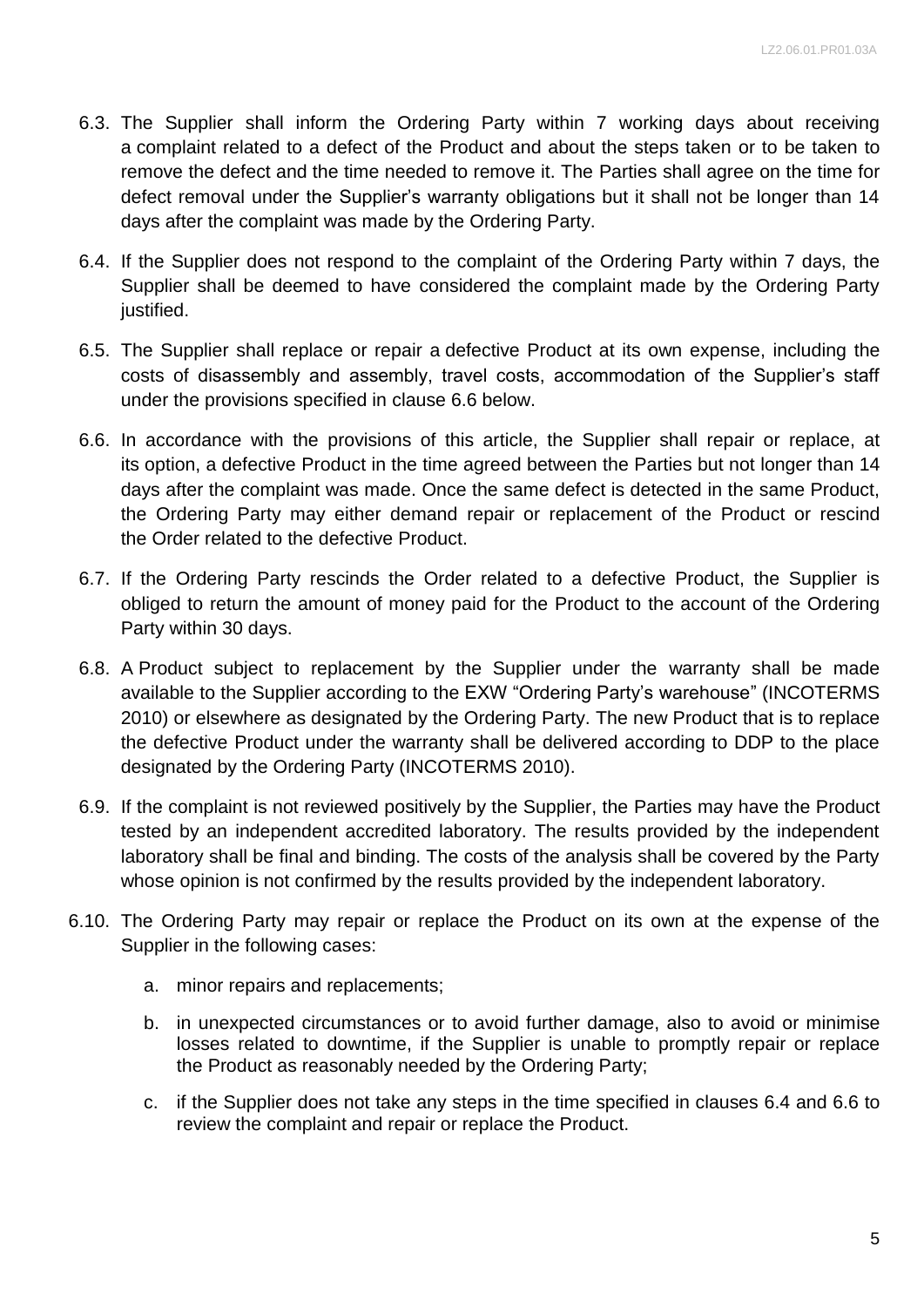- 6.11. The above warranty-related rules shall not exclude the application of Polish Civil Code provisions regarding the statutory warranty.
- 6.12. If the complaint procedure ends with the Parties reaching an agreement, it may not affect the evaluation of the Supplier. If no agreement is reached, the Supplier shall not be treated as a Certified Supplier.

## **7. CONFIDENTIALITY**

- 7.1. The Parties to the contract must not disclose to third parties any confidential information communicated to each other, whether in a verbal, written or physical form and whether recorded on any data storage devices, without the written consent of the other Party, unless this is required in connection with any pending judicial or administrative proceedings.
- 7.2. The confidentiality obligation applies to all information and documents gathered during the term of the Contract and thereafter.

#### **8. PERSONAL DATA PROTECTION**

8.1. The Parties agree to disclose to each other certain Personal Data (where such data is received by the other Party: "Disclosed Data") based on Article 6(1)(b) of General Data Protection Regulation (GDPR) exclusively for the purpose of performing this Contract ("Legitimate Purpose"). No special categories of personal data (sensitive data) shall be disclosed or processed. The Party receiving the Disclosed Data shall be hereinafter referred to as the "Data Recipient" and the Party transferring the Disclosed Data to the Data Recipient shall be further referred to as the "Disclosing Party".

Information related to Disclosed Data:

- a. The categories of data subjects:
	- Individuals engaged in Contract performance on the part of both Parties and third parties engaged in Contract performance;
- b. The categories of Disclosed Data
	- Contact data such as first name and surname, job position, location, telephone number or data from other communication channels;
	- No special categories of personal data (sensitive data) shall be disclosed or processed.
- 8.2. The Data Recipient shall always process Disclosed Data in a professional manner, according to the law and this Contract, using appropriate skills, with diligence and care, and shall apply and use appropriate state-of-the-art technical and organisational data safety standards.
- 8.3. Any disclosure or transfer of Disclosed Data to third parties is permissible exclusively when it is required for the Legitimate Purpose and it must take place in accordance with the law, especially with GDPR Articles 25 and 26.